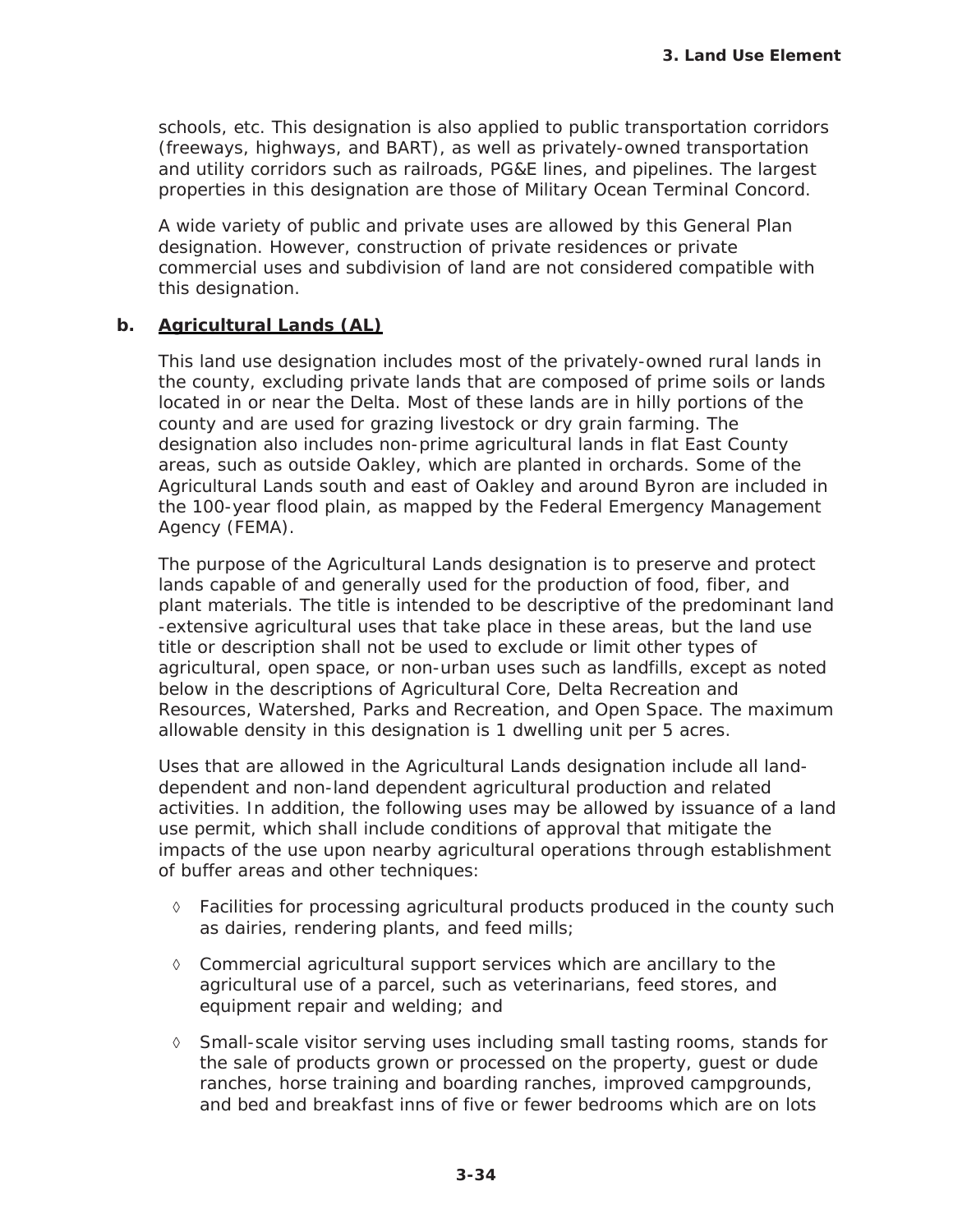of 20 acres or more, extensive recreational facilities, and private retreats.

The following standards shall apply to all uses allowed in the Agricultural Lands designation:

- (1) Any subdivision of lands shall include conditions of approval which conform with the requirements of the "Ranchette Policy," which is outlined in the "Agricultural Resources" section of the Conservation Element (Chapter 8); and
- (2) Residential and non-residential uses proposed in areas of special flood hazards, as shown on FEMA maps, shall conform to the requirements of the County Floodplain Management Ordinance (County Ordinance #87- 45) and the further requirements outlined in subsection (5) of the Delta Recreation and Resources section below.

## **c. Agricultural Core (AC)**

This designation applies to agricultural lands that are composed primarily of prime (Class I or II) soils in the National Resources Conservation System (NRCS) Land Capability Classifications, which are considered the very best soils for farming a wide variety of crops. Lands designated as Agricultural Core are located in East County outside the ULL to the east and south of the City of Brentwood. Much of the land in this designation is under active cultivation of intensive row crops, orchards, and vineyards. A portion of the Agricultural Core lands are included within the 100-year flood zone, as identified by the U.S. Federal Emergency Management Agency (FEMA).

The purpose of the Agricultural Core designation is to preserve and protect the farmlands of the county that are the most capable of, and generally used for, production of food, fiber, and plant materials. Agricultural operations in the Agricultural Core shall, in accordance with Measure C-1990, be protected by requiring a higher minimum parcel size than the Agricultural Lands designation, to attempt to maintain economically viable, commercial agricultural units. The creation of small uneconomical units will be discouraged by land use controls and by specifically discouraging minor subdivisions and "ranchette" housing development.

The uses allowed in the Agricultural Core designation are the same as those allowed, without issuance of a land use permit, in the Agricultural Lands designation, specified above. Except for wineries and olive oil mills, each of which typically includes tasting rooms and a limited retail sales area, none of the uses described as conditional uses in the Agricultural Lands designation are considered appropriate in the Agricultural Core designation. A land use permit for a winery in conjunction with a planted vineyard, or olive oil mill in conjunction with a planted orchard, may be issued for a parcel of 5 acres or greater and upon a determination that such agricultural processing facilities and their accessory uses will not conflict with the goal of preserving and protecting the prime farmlands in the Agricultural Core. This General Plan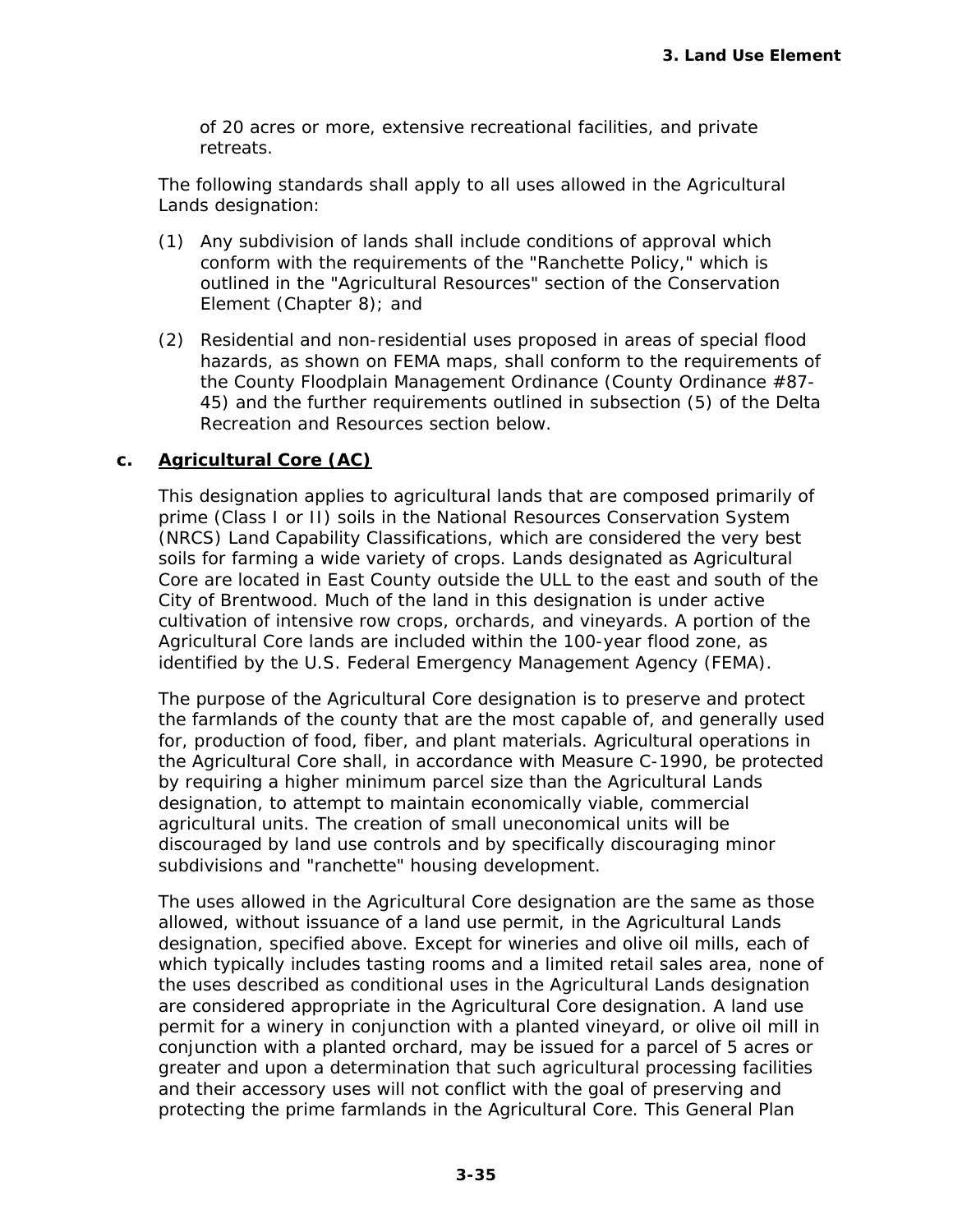discourages placement of public roadways or new utility corridors which would adversely affect the viability of the Agricultural Core if economically feasible alternatives exist.

Residential uses are allowed in the Agricultural Core according to the following standards (in accordance with Measure C-1990):

- (1) The maximum permitted residential density shall be 1 unit per 40 acres;
- (2) Subdivision of land which would create a cluster of "ranchette" housing is inconsistent with this General Plan; and
- (3) Residential and non-residential uses proposed in areas of special flood hazards, as shown on FEMA maps, shall conform to the requirements of the County Floodplain Management Ordinance (County Ordinance #87- 45) and the further requirements outlined in subsection (5) of the Delta Recreation and Resources section below.

## **d. Delta Recreation and Resources (DR)**

This land use designation encompasses the islands and adjacent lowlands of the Sacramento-San Joaquin Delta, excluding Bethel Island, Jersey Island, and the community of Discovery Bay which have different land use designations on the Land Use Element Map. Most of the lands designated Delta Recreation and Resources are within the 100-year flood plain mapped by FEMA, which means that the area is subjected to periodic flooding. Many of the Delta islands, and the tracts adjacent to the Delta, are currently in agricultural production of dry grains and other special crops suited to the soils and climate, such as asparagus. There are limited public water or sewer services currently available to the area.

The serious flooding danger in the area is due to the possibility that Bay and river waters will overtop the existing levees during periods of storms or other high water, as well as the possibility that portions of the earthen levees may fail entirely during storms or earthquakes, resulting in inundation of whole islands or tracts. The flooding danger is exacerbated by the effects of subsidence (sinking of Delta islands) and rising global sea waters caused by climate change. Since 1980, 27 Delta islands have been partially or completely flooded. Some of these were summer breaks that did not occur at a time of high storm runoff. Some islands in the Delta have been flooded two or three times since 1980. For example, Upper Jones Tract, in adjacent San Joaquin County, flooded in the summer of 2004 (the levee breach cost approximately \$90 million to repair).

Additionally, lands within this designation include lands with valuable wildlife habitat, some of which support species of ecological value to the county and state. These areas are an important component of the Pacific Flyway, a major waterfowl migration route in North America.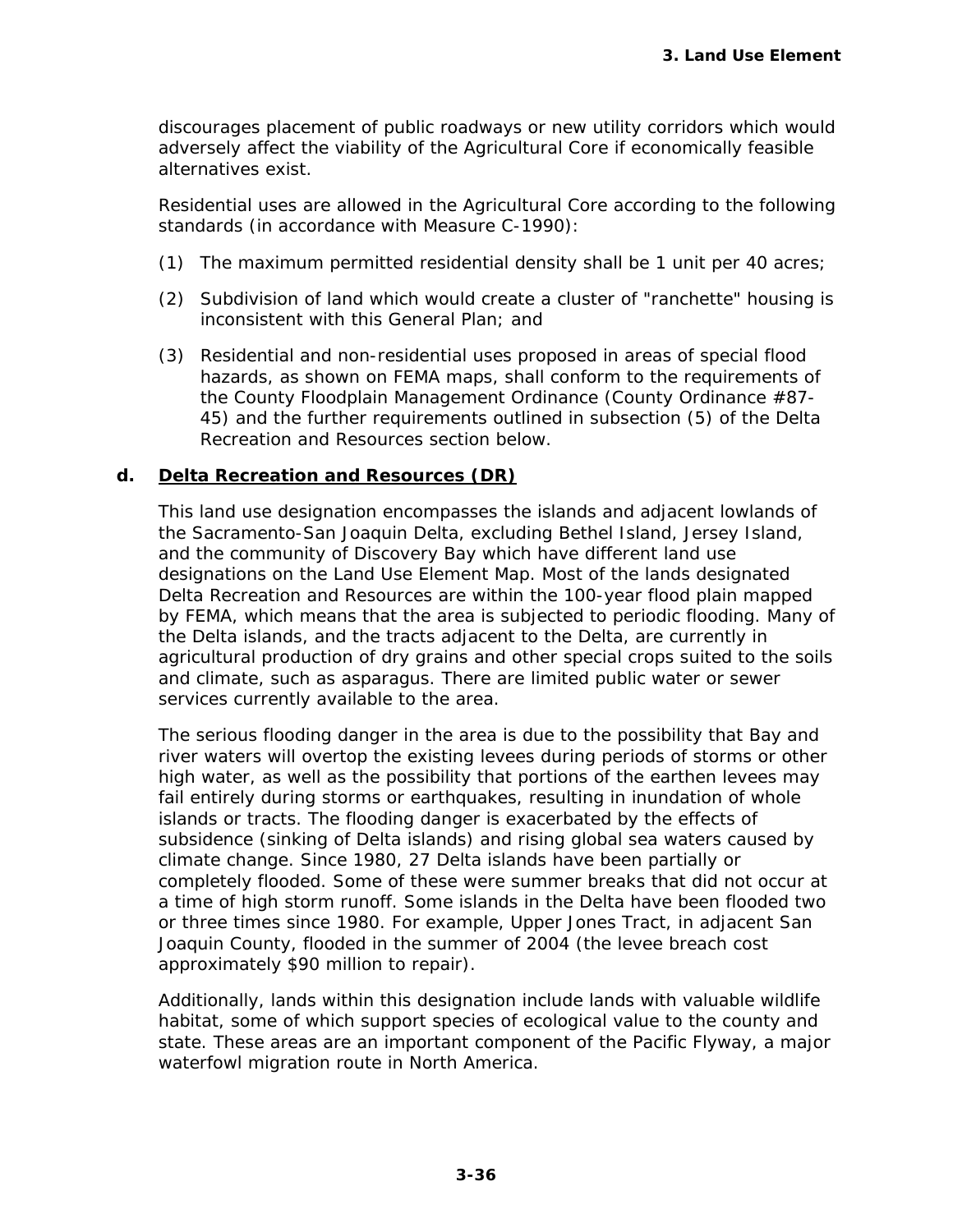Public preservation of portions of these resources is encouraged by this General Plan. Private utilization of the resources for hunting and fishing is appropriate, if the activities do not harm the long-term resource value of the Delta.

Due to their proximity to the Delta waterways, these lands have potential recreational value. The purpose of the Delta Recreation and Resources designation is to balance the recreational opportunities of the area against the need to allow only low-intensity uses which will not subject large numbers of residents or visitors to flood dangers. Agriculture and wildlife habitat are considered the most appropriate uses in the area, with limited recreation uses allowed which do not conflict with the predominant agricultural and habitat uses.

The primary uses allowed in the Delta Recreation and Resources designation are those agricultural production and processing activities allowed in the Agricultural Lands designation, described in section (b) above.

Additional uses that may be allowed through issuance of a land use permit include: marinas, shooting ranges, duck and other hunting clubs, campgrounds, and other outdoor recreation complexes.

Conditional uses allowed in the Delta Recreation and Resources designation shall be limited to those low- to medium-intensity establishments that do not rely on urban levels of service or infrastructure, i.e., a public water or sewer system, and which will not draw large concentrations of people to flood-prone areas. Uses allowed within areas designated for Delta Recreation and Resources shall be subject to the following standards:

- (1) The maximum permitted residential density shall be 1 unit per 20 acres;
- (2) All recreational uses shall be accessible by a publicly-maintained road;
- (3) Any subdivision of lands shall include conditions of approval which conform with the requirements of the "Ranchette Policy," which is outlined in the "Agricultural Resources" section of the Conservation Element;
- (4) Development shall not be permitted on lands designated by FEMA as flood-prone until a risk assessment and other technical studies have been prepared and have shown that the risk is acceptable;
- (5) All approved entitlements (land use permits, tentative, final, and parcel maps, development plan permits, and variances) and ministerial permits (building and grading permits) shall conform to the requirements of the County Floodplain Management Ordinance (County Ordinance #87-45), which are incorporated into this General Plan by reference;
- (6) All entitlements shall include conditions of approval which require that a "flood-prone area" notification statement be included in the deeds for all affected properties. The same notification statement shall be recorded on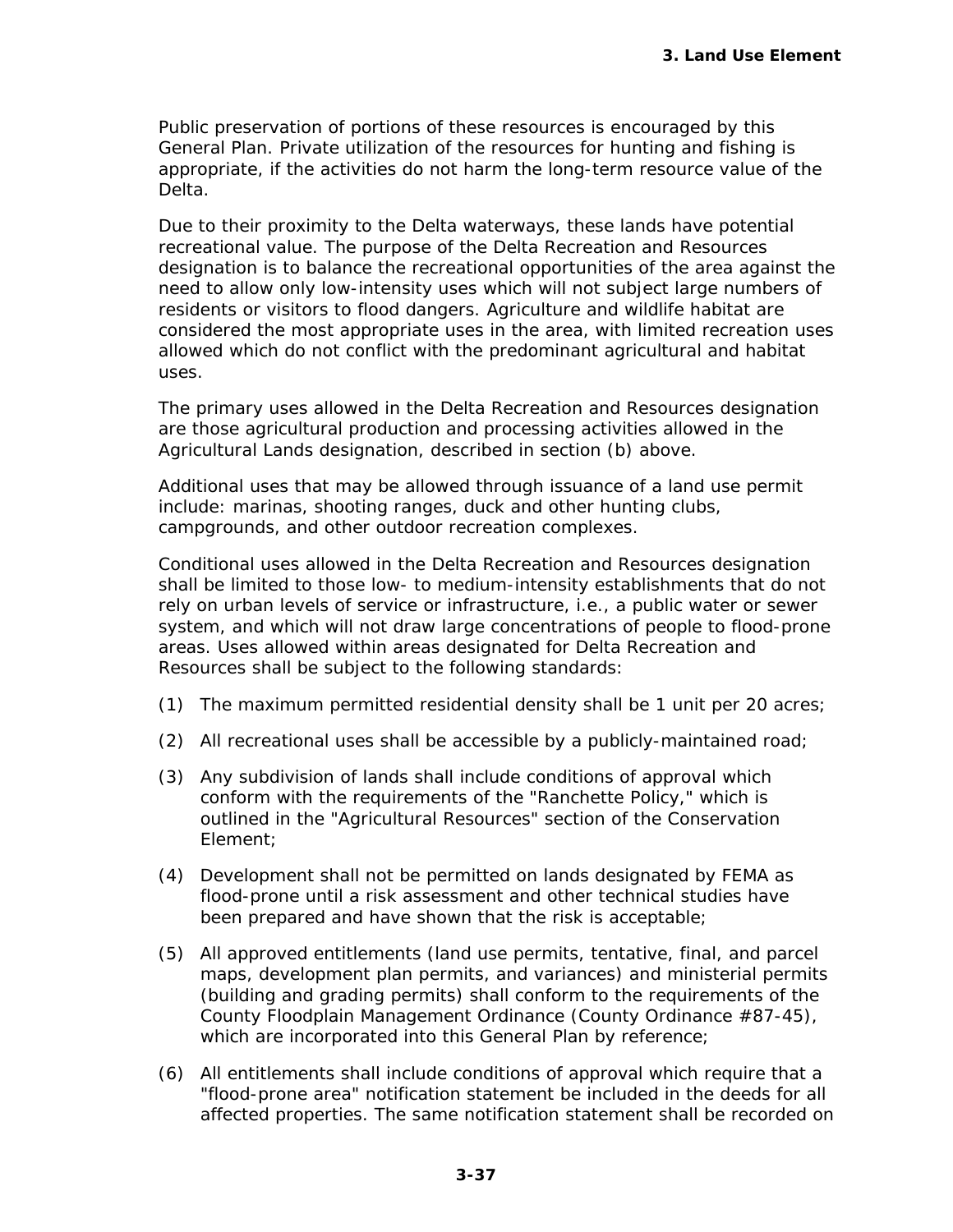the face of all subdivision maps, along with the specific elevations that will be required of all new building pads and habitable floors; and

(7) Dock and marina standards as described in policy 3-48.

## **e. Watershed (WS)**

Areas designated Watershed in this General Plan includes much of the land owned by the two major water suppliers in the county, East Bay Municipal Utility District (EBMUD) and Contra Costa Water District (CCWD). EBMUD property designated Watershed surrounds the Lafayette, Briones, San Pablo, and Upper San Leandro Reservoirs (which are in a separate Water designation). Other EBMUD lands with this designation are located north and south of the Caldecott Tunnel and along Pinole Valley Road. CCWD lands designated Watershed include properties surrounding Los Vaqueros Reservoir in the southeastern portion of the county.

In order to safeguard the public water supplies stored in the reservoirs, only a very limited number of uses are allowed in Watershed areas. These uses include extensive agriculture, primarily grazing of livestock; intensive agriculture that does not rely upon pesticides or other chemical fertilizers, such as Christmas tree farming; passive, low-intensity recreational uses such as hiking and biking; and small-scale commercial uses that support picnicking, boating, and fishing activities on the adjacent reservoirs.

## **f. Open Space (OS)**

This land use designation includes publicly-owned open space lands which are not designated as Public and Semi-Public, Watershed, or Parks and Recreation. Lands designated Open Space include, without limitation, wetlands and tidelands and other areas of significant ecological resources, or geologic hazards.

The Open Space designation also includes privately-owned properties for which future development rights have been deeded to a public or private agency. For example, significant open space areas within planned unit developments identified as being owned and maintained by a homeowners association fall under this designation. Also included are the steep, unbuildable portions of approved subdivisions which may be deeded to agencies such as EBRPD, but which have not been developed as park facilities. Other privately-owned lands have been designated as Open Space consistent with adopted city general plans.

The most appropriate uses in Open Space areas involve resource management, such as maintaining critical marsh and other endangered habitats or establishing "safety zones" around identified geologic hazards. Other appropriate uses are low-intensity, private recreation for nearby residents. Construction of permanent structures (excluding a single-family residence on an existing legally established lot), not oriented towards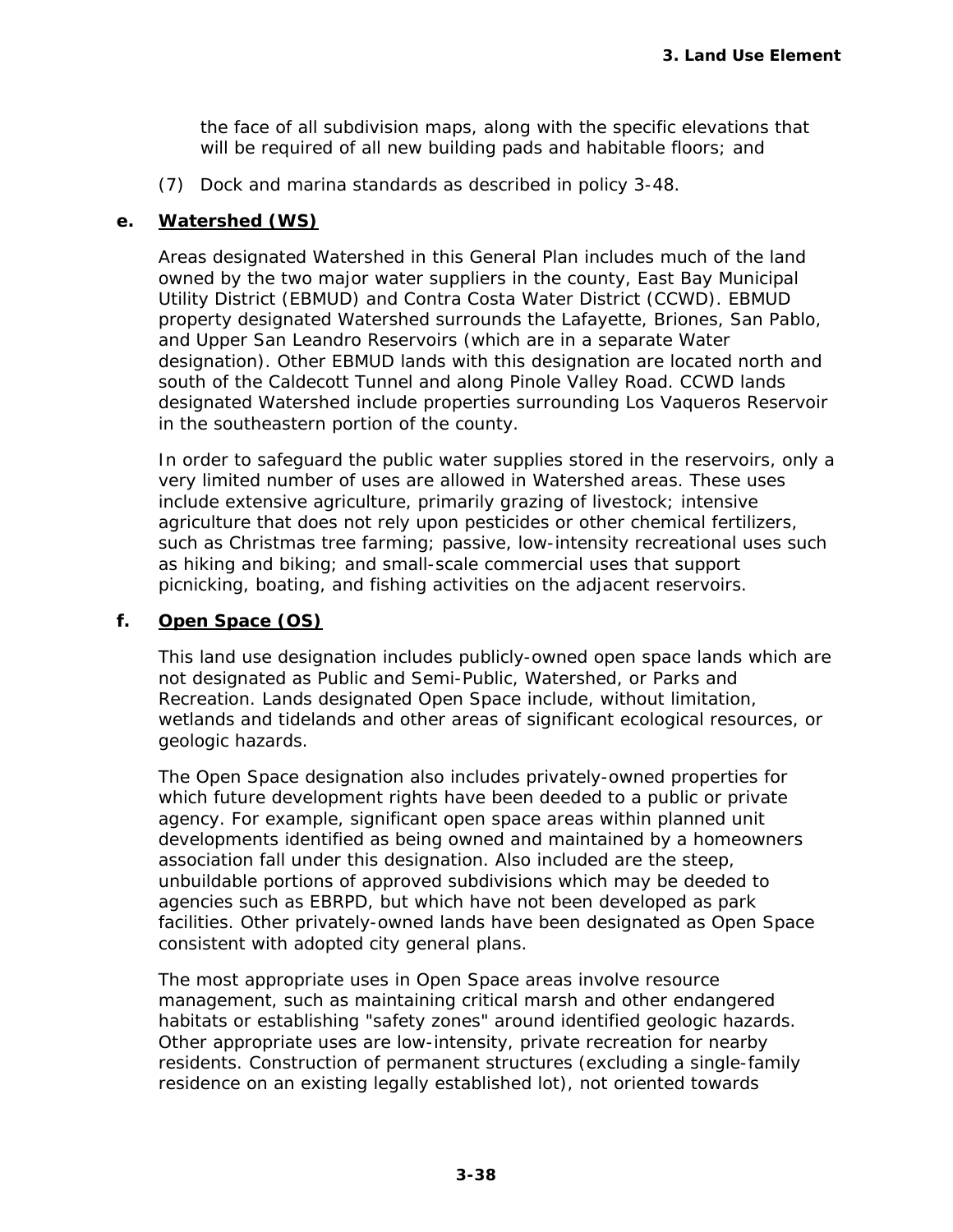- 8-t Identify and map "critical erosion areas" on hillsides and in creekbeds in upland areas. Discourage excess grazing practices in erosion areas and institute reclamation measures.
- 8-u Encourage the propagation of native oaks in foothill woodlands, where appropriate, by limiting cattle grazing to compatible light or moderate levels, and/or encouraging the replanting of native oak species. Proper planting and maintenance techniques are necessary to ensure the long term survival of newly establish oaks.

# **8.7 AGRICULTURAL RESOURCES**

## **INTRODUCTION**

The following section presents background data on the relative importance of the County's agricultural resources. The analysis is based upon economic performance indicators, and indicates that agricultural resources in the County represent a significant economic asset.

The dominant trend in local agriculture in Contra Costa County since 1940 has been a significant decrease in the amount of acreage in production. Much of this decline is attributable to the increasing urbanization of the region, a process which over time gradually converts agricultural lands to housing and other urban uses. In Contra Costa County, land in all types of active agricultural uses (cropland and grazing lands) has declined.

Table 8-3 includes a general summary of changes in acreage devoted to the major types of agricultural production in Contra Costa County since 1940. It should be noted that range and pasture lands, which provide grazing for large farm animals and dry farming of grains for feed, have historically accounted for a large portion of total agricultural acreage in the County. These lands include all areas with steep slopes, rugged terrain, a lack of adequate water supply, or other natural constraints which make the land unsuitable for more intensive agricultural activities. In 1940, two-thirds of all agricultural lands in the County were in this rangelands category; by 2000 rangeland accounted for 84 percent of all agricultural acreage, primarily due to the decline in other intensive farming techniques.

| TABLE 8-3<br>CHANGE IN AGRICULTURAL ACREAGE BY TYPE OF ACTIVITY <sup>1</sup> |         |         |         |           |         |         |         |  |  |  |  |  |
|------------------------------------------------------------------------------|---------|---------|---------|-----------|---------|---------|---------|--|--|--|--|--|
| IN CONTRA COSTA COUNTY                                                       |         |         |         |           |         |         |         |  |  |  |  |  |
| $(1940 - 2000)$                                                              |         |         |         |           |         |         |         |  |  |  |  |  |
|                                                                              | 1940    | 1950    | 1960    | 1970      | 1980    | 1990    | 2000    |  |  |  |  |  |
| Pasture and Range                                                            | 275,500 | 246,250 | 271,000 | 187,060   | 175,730 | 179,000 | 168,890 |  |  |  |  |  |
| <b>Field Crops</b>                                                           | 80,780  | 55,990  | 38,170  | 31,210    | 22,800  | 22,800  | 19,080  |  |  |  |  |  |
| Vegetables                                                                   | 21,260  | 10,750  | 16,940  | $7,230^2$ | 7.680   | 8,560   | 6,774   |  |  |  |  |  |
| <b>Fruit and Nuts</b>                                                        | 30,780  | 30,590  | 27,510  | 18,940    | 11,160  | 5,480   | 5,626   |  |  |  |  |  |
| <b>TOTAL</b>                                                                 | 408,320 | 343,580 | 299,620 | 217,370   | 217,370 | 215,840 | 200,370 |  |  |  |  |  |

1 Includes only acres harvested or under cultivation, rounded to nearest 10 acres. 2

Severe spring frosts during 1970 resulted in an abnormally low number of acres in vegetables.

In 1969 and 1971, there were 9,660 and 8,030 acres in vegetable production, respectively.

Source: Compiled from Contra Costa County Agriculture Department annual Crop and Livestock Reports.

A recurring problem in agricultural areas is the dilemma of permitting a limited amount of land subdivision, without affecting the continued viability of agricultural operations. In Contra Costa County, minor subdivisions of farming properties are often requested so that a member of the family can build an additional home on the property. Banks require collateral for construction loans; few landowners wish to risk the entire holding, or a large portion of it, as security for a construction loan. Minor subdivisions are also requested when a farming family wishes to sell of a small piece of their land in order to make up a shortfall on the remaining operation.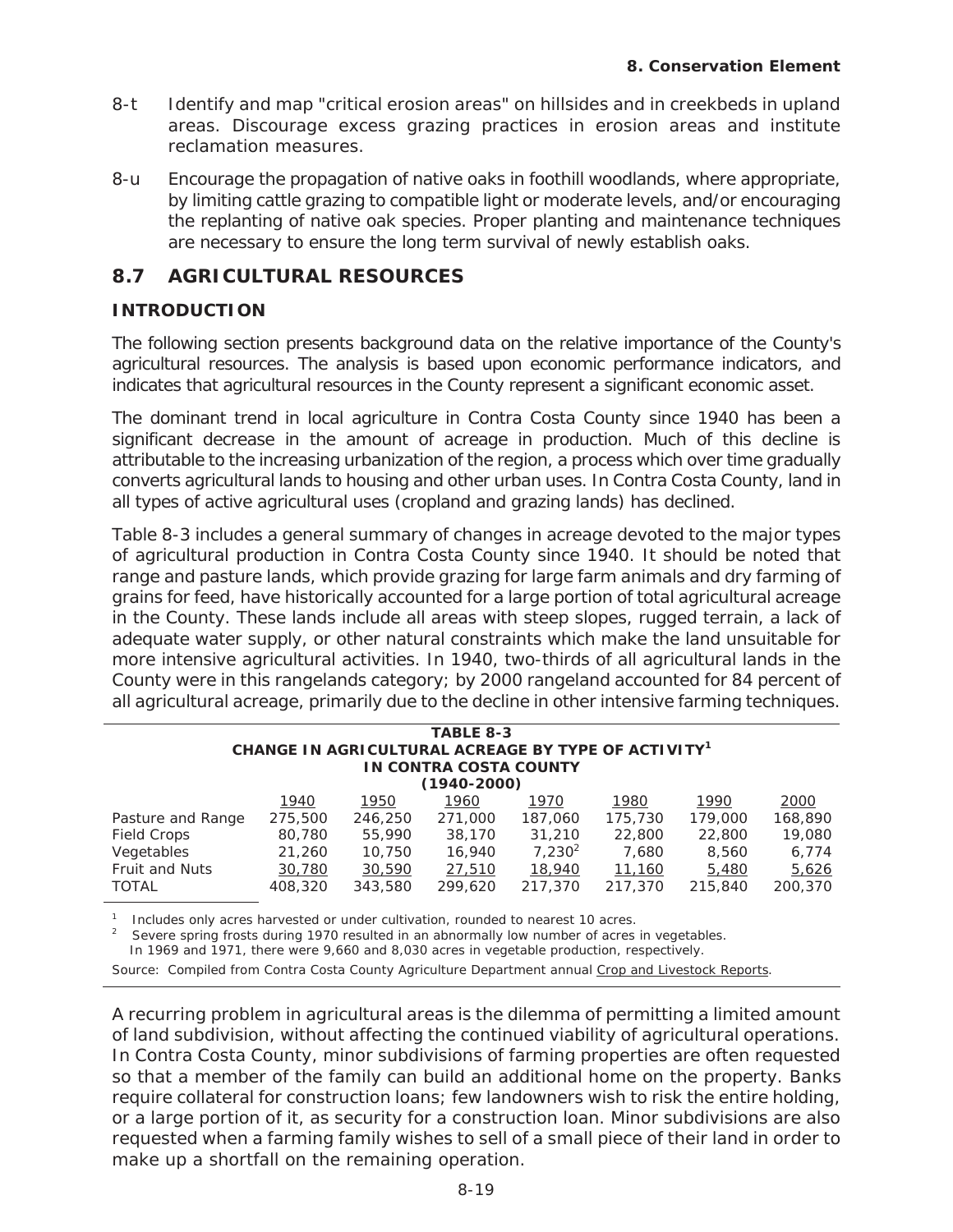#### **TABLE 8-4 GROSS RECEIPTS OF AGRICULTURAL PRODUCTS (GROSS VOLUME OF SALES IN MILLIONS OF DOLLARS)**

|                                                                                                                     | 1980 | 1984 | 1988 | 1990 | 2000      |  |  |
|---------------------------------------------------------------------------------------------------------------------|------|------|------|------|-----------|--|--|
| <b>Nursery Products</b>                                                                                             |      |      |      |      |           |  |  |
| <b>Indoor Decoratives</b>                                                                                           |      | 2.4  | 1.7  | 1.6  | 1.7       |  |  |
| Bedding Plants                                                                                                      | 4.0  | 5.8  | 9.3  | 12.2 | 22.7      |  |  |
| Roses                                                                                                               | 3.9  | 5.2  | 5.0  | 4.4  | .9        |  |  |
| Vegetable Plants                                                                                                    | 1.4  | 0.8  | 0.6  | .7   | 1.5       |  |  |
| Herbaceous Perennials                                                                                               | 1.1  | 1.1  | 1.7  | 2.0  | 3.3       |  |  |
| <b>Other Nursery Products</b>                                                                                       | 1.8  | 3.0  | 1.6  | 1.6  | 2.0       |  |  |
| Subtotal                                                                                                            | 17.0 | 18.3 | 20.4 | 22.5 | 32.1      |  |  |
| <b>Vegetables and Seed Crops</b>                                                                                    |      |      |      |      |           |  |  |
| Tomatoes                                                                                                            | 5.7  | 7.4  | 9.2  | 7.8  | 5.7       |  |  |
| Asparagus                                                                                                           | 2.4  | 2.9  | 2.4  | 2.3  | N/A       |  |  |
| Sweet Corn                                                                                                          | 0.7  | 1.7  | 1.4  | 1.5  | 6.9       |  |  |
| Squash                                                                                                              | 0.6  | 1.0  | 0.3  | 0.4  | $\cdot$ 3 |  |  |
| Other Vegetables and Crops                                                                                          | 1.3  | 0.8  | 1.2  | 0.8  | 4.1       |  |  |
| Subtotal                                                                                                            | 10.7 | 14.9 | 14.5 | 12.4 | 17.0      |  |  |
| Livestock, Poultry, Apiary                                                                                          |      |      |      |      |           |  |  |
| Sale of Beef Cattle                                                                                                 | 7.6  | 5.7  | 4.9  | 5.0  | 8.4       |  |  |
| Dairy Milk                                                                                                          | 4.6  | 7.4  | 4.3  | 5.4  | 7.2       |  |  |
| Other Livestock/Apiary/Poultry                                                                                      | 1.9  | 2.9  | 1.2  | 1.9  | 6.6       |  |  |
| Subtotal                                                                                                            | 14.1 | 16.0 | 10.4 | 12.3 | 16.2      |  |  |
| Fruits and Nuts                                                                                                     |      |      |      |      |           |  |  |
| Walnuts                                                                                                             | 2.8  | 1.3  | 1.5  | 1.1  | 1.2       |  |  |
| Apricots                                                                                                            | 1.0  | 2.0  | 1.6  | 2.1  | 1.3       |  |  |
| Pears                                                                                                               | 0.8  | 0.4  | N/A  | 0.7  | $\cdot$ 2 |  |  |
| Cherries                                                                                                            | 0.7  | 1.0  | 0.9  | 0.5  | 1.0       |  |  |
| Grapes                                                                                                              | 0.5  | 0.5  | 1.5  | 0.9  | 8.9       |  |  |
| Other Fruits and Nuts                                                                                               | 0.9  | 1.9  | 2.6  | 3.9  | 5.5       |  |  |
| Subtotal                                                                                                            | 7.0  | 7.1  | 8.1  | 9.2  | 18.1      |  |  |
| <b>Field Crops</b>                                                                                                  |      |      |      |      |           |  |  |
| Pasture Crops                                                                                                       | 3.5  | 3.1  | 3.7  | 4.4  | 2.8       |  |  |
| Sugar Beets                                                                                                         | 2.9  | 1.2  | N/A  | N/A  | N/A       |  |  |
| Wheat                                                                                                               | 1.9  | 1.3  | 0.6  | 0.7  | $\cdot$ 3 |  |  |
| Hay                                                                                                                 | 1.9  | 1.2  | 2.0  | 2.1  | 1.7       |  |  |
| <b>Field Corn</b>                                                                                                   | 0.9  | 2.9  | 1.1  | 1.6  | 2.0       |  |  |
| Other Field Crops                                                                                                   | 1.8  | 0.9  | 0.6  | 0.9  | 2.4       |  |  |
| Subtotal                                                                                                            | 12.9 | 10.6 | 8.0  | 9.9  | 9.2       |  |  |
| <b>GRAND TOTAL</b>                                                                                                  | 61.6 | 66.8 | 61.4 | 66.4 | 92.6      |  |  |
|                                                                                                                     |      |      |      |      |           |  |  |
| Source:<br>Contra Costa County Department of Agriculture, annual Crop and Livestock Reports.                        |      |      |      |      |           |  |  |
| Gross receipts listed above do not take into account the costs of production, transportation or marketing.<br>Note: |      |      |      |      |           |  |  |

While the limited subdivision of agricultural lands for legitimate reasons should be accommodated by the County, it is apparent that allowing a proliferation of land divisions in a given area will have a disastrous effect on other farmers or ranchers who are trying to remain in business. The proliferation of minor subdivisions has the effect of creating smaller and smaller parcels of land in agricultural areas, with more and more "ranchette" units owned by non-farming families moving into the area and bidding up the price of the land, which in turn drives out the original farmers. Adequate minimum parcel sizes in agricultural zones must be maintained in order to protect the existing farm operations and to discourage urban landowners from building homes in the area.

There are a number of standards and implementation policies which the County can choose from in protecting the economic viability of agricultural land. One opportunity for assisting the farm or ranch operation to remain in business is the concept of "transfer or purchase of development credits" (TDR/PDR). Transfer or purchase of development credits is a method of preserving agricultural and other open space lands by providing the owner with compensation either by providing cash payments for a property's urban development potential or by crediting and transferring this potential to another property. In this way, the agricultural landowner reaps the benefit of agricultural land development potential without the negative effect that construction and occupation of homes on these lands can bring.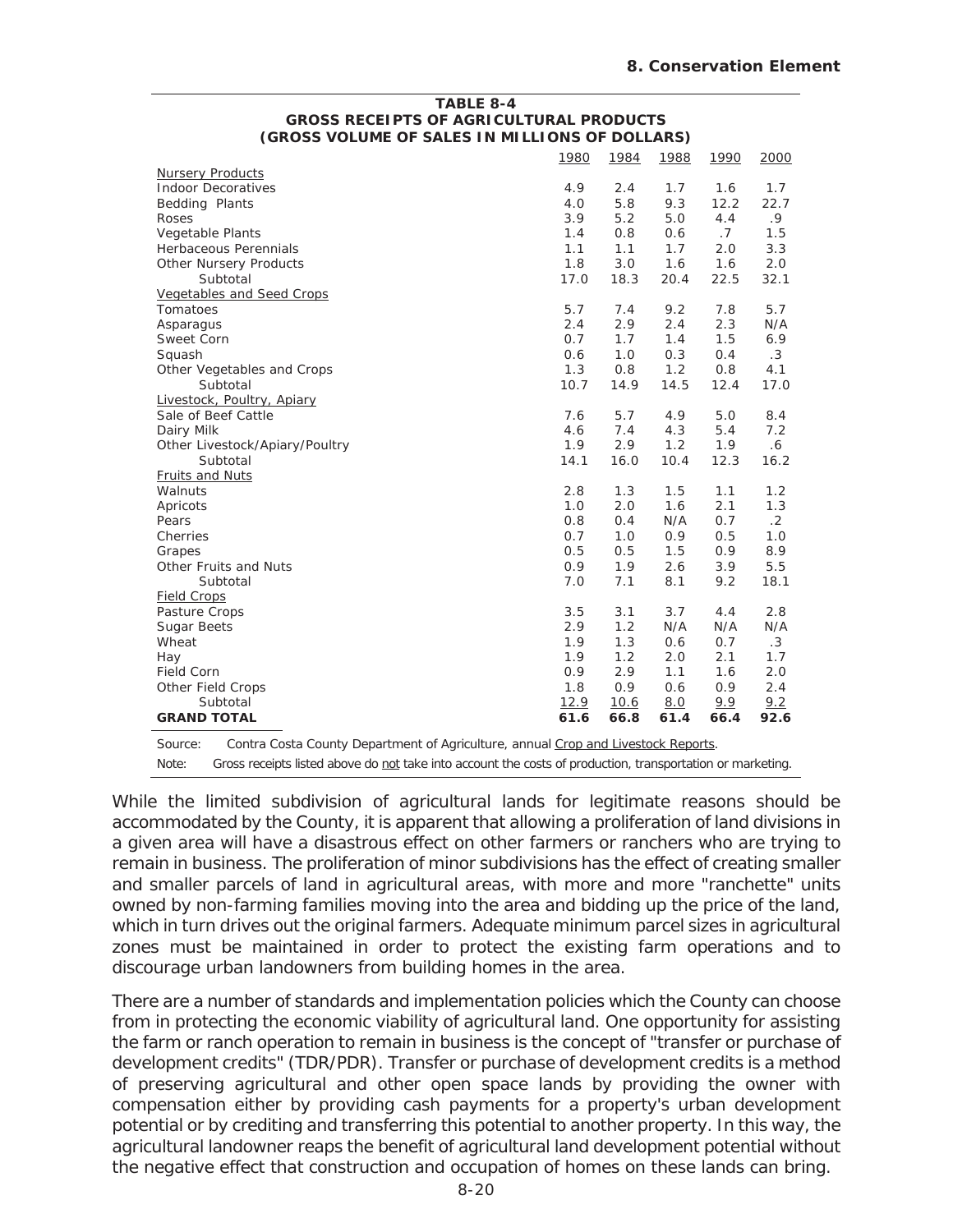Other strategies for the continued viability of agricultural pursuits include preservation agreements with the County, granting conservation easements, direct purchase, leasebacks, tax benefits for agriculture or open space land, purchase or transfer of development rights, clustering development, establishment of an agricultural soils trust fund, and agricultural mitigation fees or land dedication (in-lieu fee).

During the last few decades, the County has seen the growth of "ranchette" style housing. These homes appeal to people with urban incomes who wish to pay extra to live in the more rural, hilly parts of the county and are typically located on large lots (five acres or more). Many of these property owners are small time farmers, while some of the demand is from residents who own horses and wish to stable them near their homes. Ranchettes are also occupied by retired ranchers or farmers who do not wish to leave the area, but no longer work the land.

The policies of the Contra Costa County Board of Supervisors regarding ranchettes is contained in a 1983 resolution of the Board (No. 83/407) entitled "Rural Residential Development." The policy states that ranchettes created by such parcelization are inappropriate in prime agricultural areas where active cultivation such as row crops or orchards are present. Furthermore, the policy states ranchettes are to be discouraged within city spheres of influence.

This General Plan incorporates the Rural Residential Development policy as it relates to subdivisions of lands planned for agricultural uses. The plan specifically discourages major subdivisions in agricultural areas. However, if major subdivision occurs, the plan requires rezoning of the project area to the Planned Unit Development District, with the property owner required to deed further development rights to the County in order to mitigate the impact of development of the lands.

The Plan also incorporates an Urban Limit Line. Reflecting Measure C - 1990, for prime productive agricultural lands (Class I and II Soils based on the SCS Capability Classification) outside the Urban Limit Line, a minimum parcel size is determined to be 40 acres. One factor and criteria for determining whether land should be located outside the ULL is also related to the preservation of economically viable agricultural land. Land which qualifies for rating as I and II in the Soil Conservation Service Land Use Capability Classification is one of the factors to be considered in establishing the ULL. Rural residential and certain agricultural structures (allowed by applicable zoning) are included within the 65 percent non-urban uses in the 65/35 Land Preservation Standard. Agricultural lands within the Urban Limit Line would have variable sizes.

## **MAPS AND INVENTORY OF AGRICULTURAL RESOURCE AREAS**

Figure 8-2 illustrates the most important agricultural lands found in the County. This figure indicates that there are important grazing lands found in the Briones Hills, Bollinger Canyon, Tassajara, and other areas, while the most important orchard and row crops are located in the East County area.

While there are some public lands in the County (e.g., watershed lands owned by the East Bay Municipal Utility District (EBMUD)) that allow the grazing of livestock, these lands are not generally included on the Figure 8-2 map, since grazing is not the primary activity. The use of EBMUD lands, as well as regional or State park lands, for grazing may be discontinued in the future.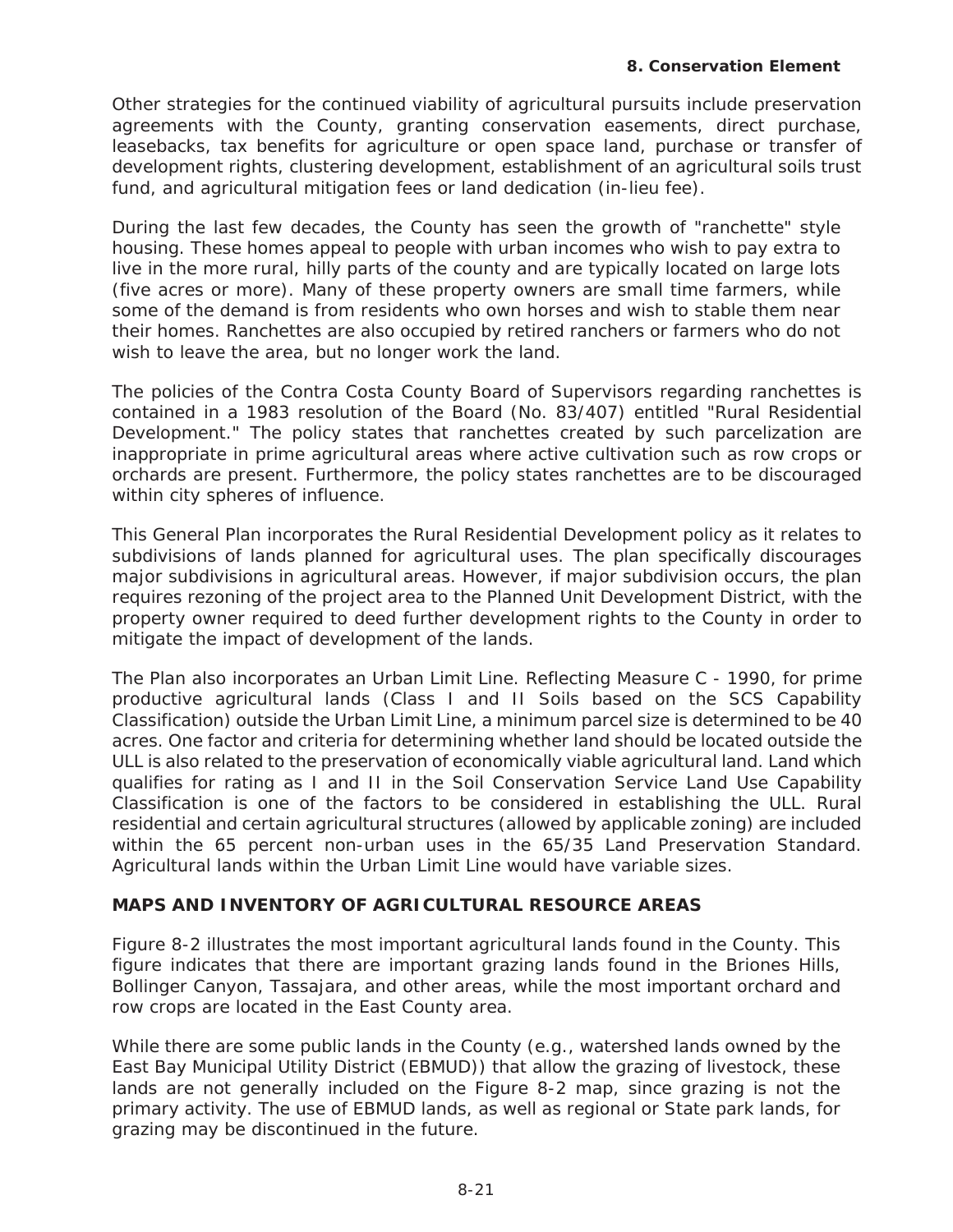# Figure 8-2 Important Agricultural Lands



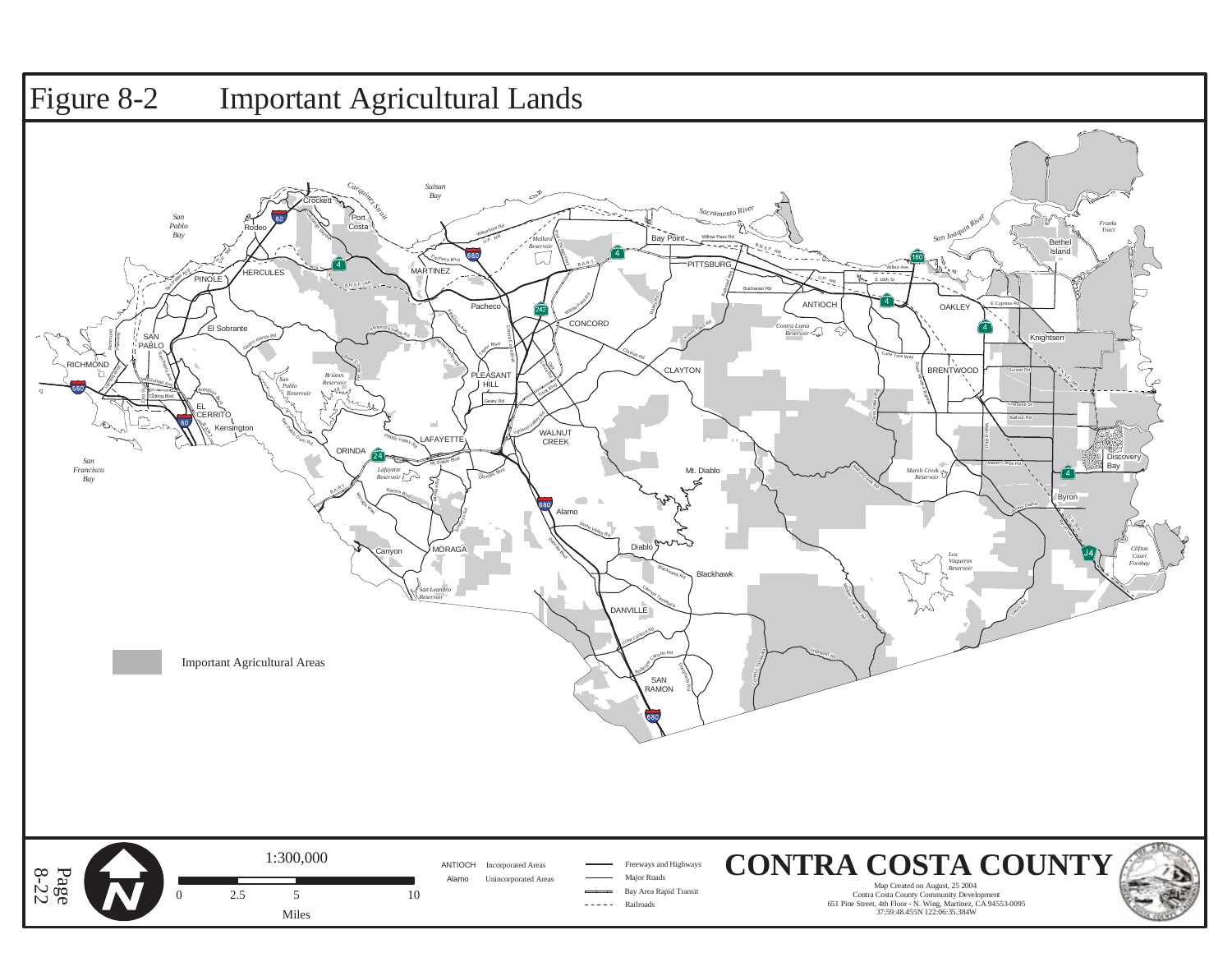The agricultural preservation policies found in this section focus on these remaining important grazing, orchard, and row crop areas in the County.

## **AGRICULTURAL RESOURCES GOALS**

- 8-G. To encourage and enhance agriculture, and to maintain and promote a healthy and competitive agricultural economy.
- 8-H. To conserve prime productive agricultural land outside the Urban Limit Line exclusively for agriculture.
- 8-I. To minimize conflicts between agricultural and urban uses.
- 8-J. To encourage cooperation between the County and cities in the preservation of agricultural lands.

## **AGRICULTURAL RESOURCES POLICIES**

## **Overall Policies**

- 8-29. Large contiguous areas of the County should be encouraged to remain in agricultural production, as long as economically viable.
- 8-30. In order to reduce adverse impacts on agricultural and environmental values, and to reduce urban costs to taxpayers, the County shall not designate land located outside the ULL for an urban land use.
- 8-31. Urban development in the future shall take place within the Urban Limit Line and areas designated by this plan for urban growth.
- 8-32. Agriculture shall be protected to assure a balance in land use. The policies of Measure C - 1990 shall be enforced.
- 8-33. The County shall encourage agriculture to continue operating adjacent to developing urban areas.
- 8-34. Urban developments shall be required to establish effective buffers between them and land planned for agricultural uses.
- 8-35. Residents in or near agricultural areas shall be informed and educated regarding the potential nuisances and hazards associated with nearby agricultural practices.
- 8-36. Agriculture shall be protected from nuisance complaints from non-agricultural land uses.
- 8-37. The use of toxic and nutritive chemicals by agricultural operators shall be minimized.
- 8-38. Agricultural operations shall be protected and enhanced through encouragement of Williamson Act contracts to retain designated areas in agricultural use.
- 8-39. A full range of agriculturally-related uses shall be allowed and encouraged in agricultural areas.
- 8-40. A 40-acre minimum parcel size for prime productive agricultural land (Class I and II Soils per SCS Land Use Capability Classification) shall be established by the County for land outside the designated Urban Limit Line. To the extent feasible, the County shall enter into preservation agreements with cities in the County designed to preserve land for agriculture.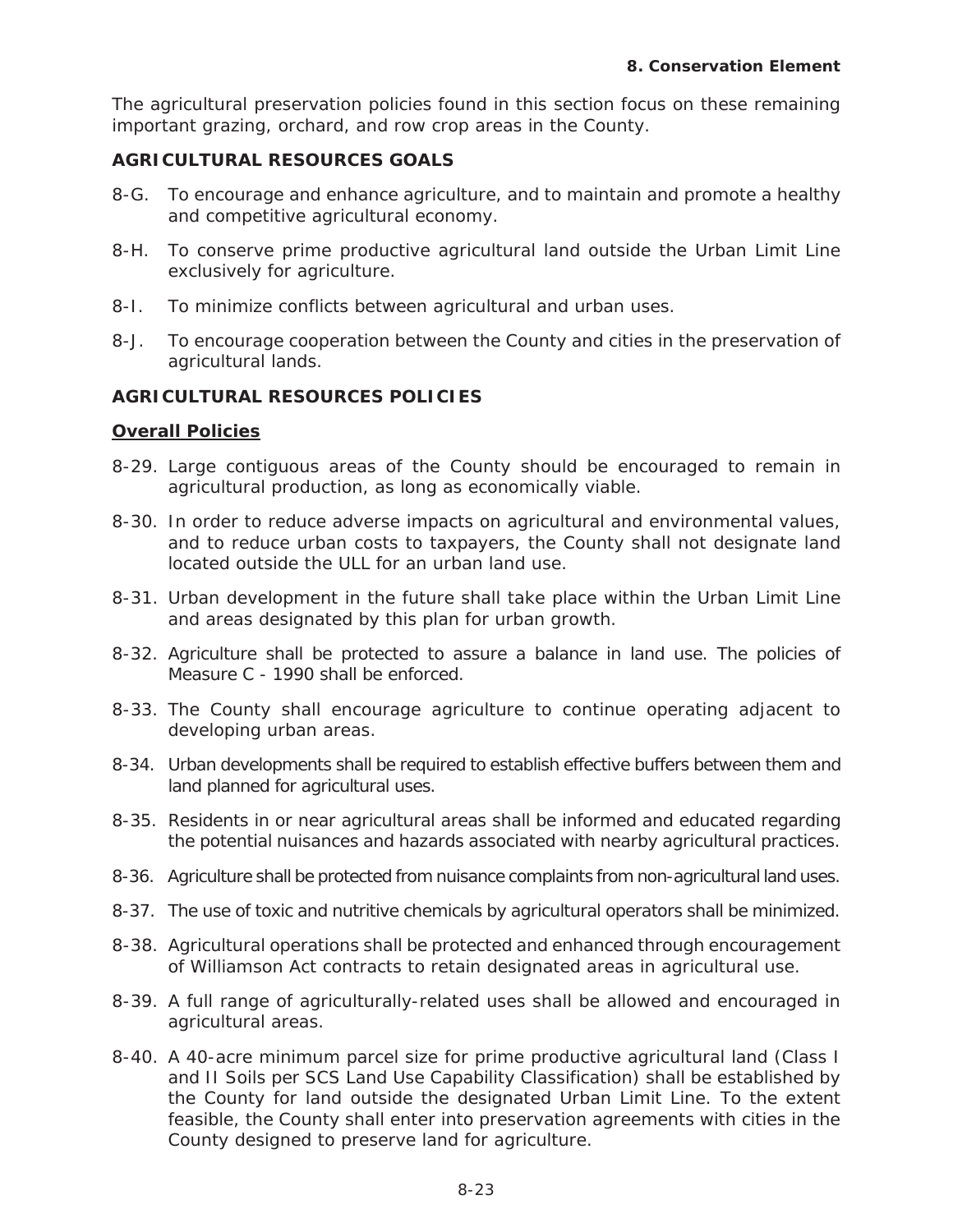## **Policies Encouraging the Economic Viability of Agriculture**

- 8-41. The promotion and marketing of locally grown agricultural products and "value-added" agricultural products, which means an agricultural product that has been changed from its natural state into an item for ultimate sale to the consumer, so as to increase the value of the agricultural product, shall be encouraged.
- 8-42. The importance of the agricultural production, processing, and services industry within the County shall be recognized, and agriculture shall be integrated into the County's overall economic development programs.
- 8-43. The physical and service infrastructure, public and private, which supports agriculture shall be promoted.
- 8-44. Agricultural processing and service businesses, including facilities for the production and direct marketing of "value-added" agricultural products, in agriculturally designated areas may be permitted.
- 8-45. Efforts to assure an adequate, high quality, and fairly priced water supply to irrigated agricultural areas shall be supported.
- 8-46. Maintenance and reconstruction of Delta levees shall be encouraged to assure the continued availability of valuable agricultural land protected by the existing network of levees and related facilities.
- 8-47. The County shall ensure that its fiscal policies and practices provide the maximum lawful protection to owners of agricultural lands.
- 8-48. Farm worker and farm family housing may be permitted in agricultural areas to meet the needs of locally employed transient and permanent farm workers and family farm workers. In addition to the 40-acre minimum parcel size, and preservation agreements, other standards and policies to protect the economic viability of agricultural land shall be established. These may include conservation easements, an agricultural soils trust fund, and agricultural mitigation fees.

## **AGRICULTURAL RESOURCES IMPLEMENTATION MEASURES**

#### **Rural Residential Development**

- 8-v Requests for subdivision of lands designated for agricultural or open space uses shall be reviewed for consistency with this plan according to the following criteria:
	- (1) Cities should be informed in a timely manner when applications are filed and consulted as to their ultimate plans in the relevant area.
	- (2) Agricultural/Open Space subdivisions are considered a long-term, rural/residential use of the land. Parcel size shall be a minimum of 5 acres in lands designated Agricultural Lands and 20 Acres in lands designated Delta Recreation and 40 acres in lands designated prime productive agricultural lands.
	- (3) Any application for parcels to be separated from a larger parcel or parcels under the same ownership shall indicate on the plan all of the contiguous land held by the applicant.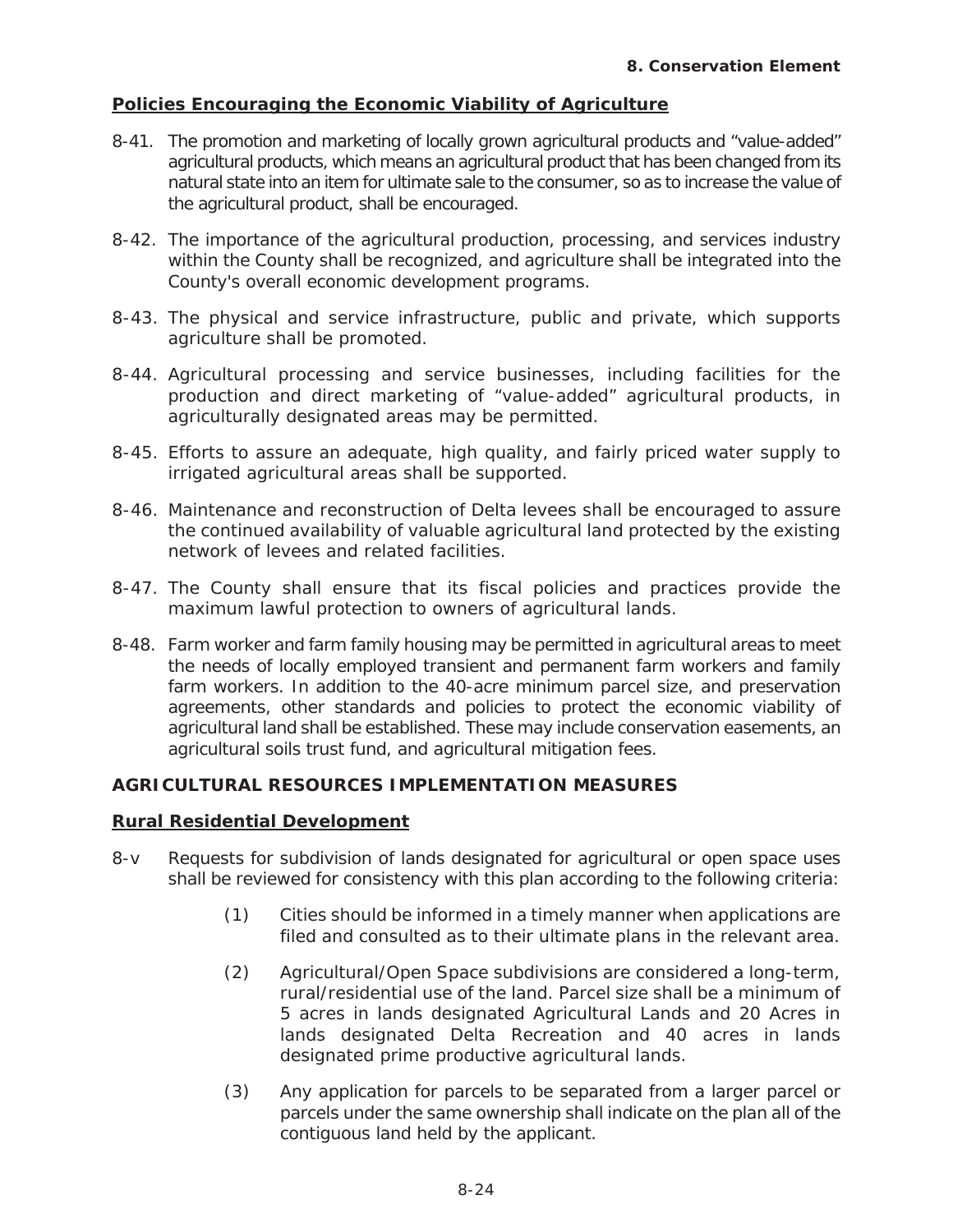- (4) Prior to the filing of the Final or Parcel Map the applicant must comply with the following:
	- (a) Each parcel must have an "on site" producing water well or install a "test well" having a minimum yield of three gallons per minute with bacterial and chemical quality in compliance with the State standards for a pure, wholesome and potable water supply (Title 22, Section 64433). If the chemical analysis exceeds the State standards for "maximum contaminant levels" for water potability, a statement must be attached and "run with the deed" advising of these levels; or
	- (b) Have verifiable water availability data from adjacent parcels presented by the applicant, or knowledge of the same, known by the Health Services Department concerning water quality and quantity per (a) above; and, have a statement that "attaches and runs with the deed" indicating that a water well shall be installed on the subject parcel complying with the general requirements stated above prior to obtaining a Conservation and Development Department permit for construction.
	- (c) In addition to the above, a hydrogeological evaluation may be required in known or suspected water short areas. This will include seasonal as well as yearly variations.
	- (d) The purpose for requesting hydrogeological evaluations is to determine the total projected number of dwelling units that can be supplied with drinking water from existing aquifers. The two primary circumstances that would generally require hydrogeological evaluations are:
		- (i. where a proposed major subdivision contemplating the addition of large numbers of dwelling units on individual wells would substantially increase the density within an existing drainage basin. Hydrogeological data relevant to recharge of aquifers and projected yield would become essential not only to support approval of large major subdivisions under these circumstances, but also to ensure that the water supplies serving existing structures would not be depleted by the proposed increase demand.
		- (ii. In those cases where density is increasing in particular drainage basins due to the buildout of previously approved subdivisions using individual wells for water supplies, existing well yields begin to evidence declines due to the increased demand or in water short basins, hydrogeological studies would be appropriate as conditions of approval of subsequent development to provide sufficient yield for proposed uses. Specific reasons will be stated in support of requested hydrogeological evaluations in each case.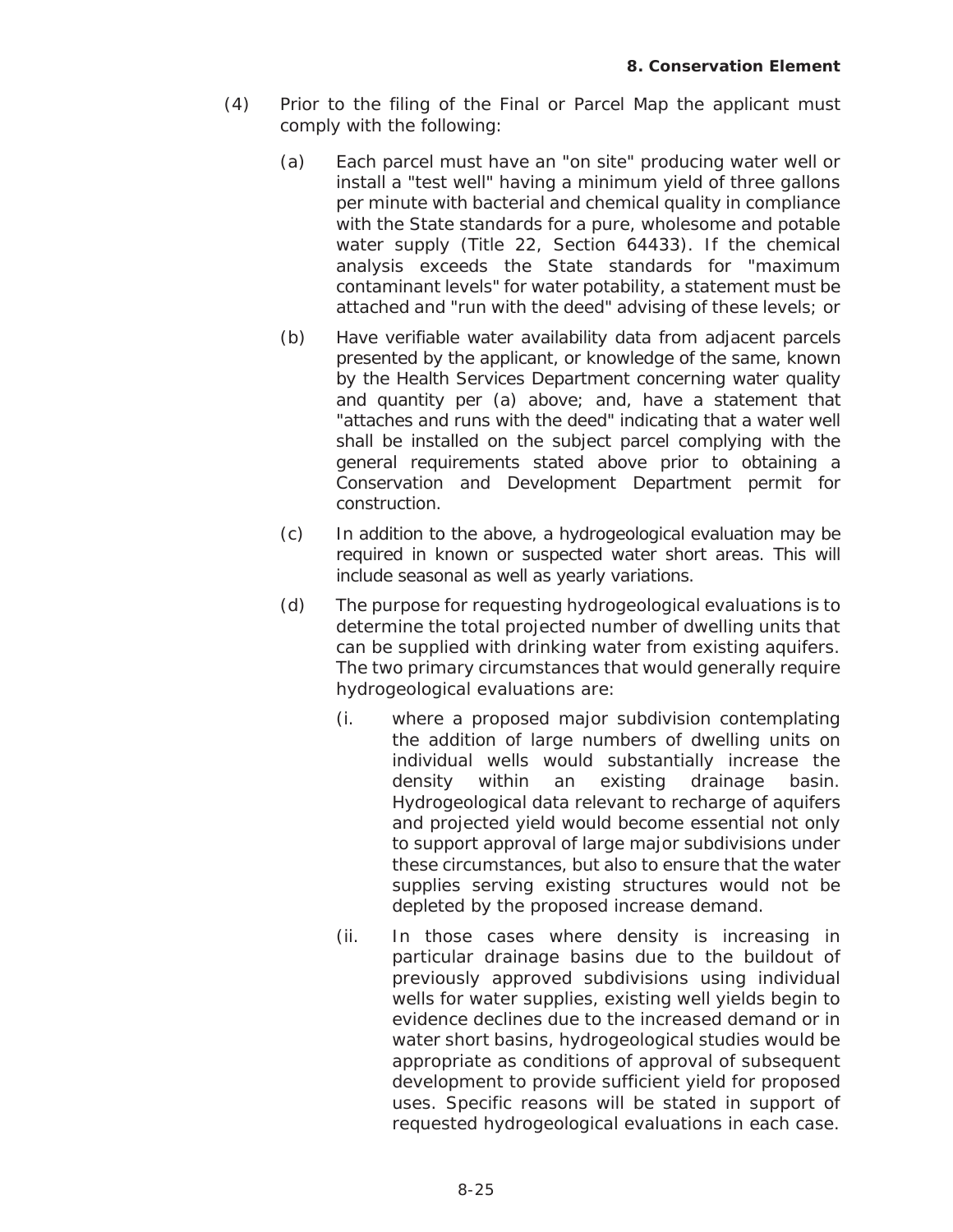- (6) Road, street and access requirements, including necessary rightof-way acquisition and/or dedications, will be subject to the Department of Public Works recommendations for each parcel in accordance with the County Subdivision Ordinance and with standards and policies of that department.
- (7) The land must be suitable for septic tank use according to the County Ordinance Code criteria and Health Services Department Regulations. Percolation tests must be passed on all lots prior to the filing of the Parcel or Final Map.
- (8) The applicant shall indicate on the Tentative Subdivision Map the following information for each parcel: proposed driveways, building site, well site, leach field site, provision for water storage for fire fighting. Homesites shall be designed with a minimum of grading. Where significant grading is needed and acceptable erosion control plan shall be provided with the application. Home siting shall be reviewed for energy conservation features (building site orientation and feasibility for solar facilities will be considered).
- (9) Parcels shall be reasonable free of hazards, including, but not limited to flooding and high landsliding susceptibility.
- (10) Special detailed plans may be required for provision of flood control, roads and other services.
- (11) Developer shall obtain requirements for road and flood control improvements from County Public Works Department prior to submitting an application for subdivision. Required improvements shall be included on the Tentative Subdivision Map.
- (12) Adequate fencing shall be provided to contain domestic animals on the residential parcels with all gates to be closeable by a nearby rancher/farmer when necessary.
- (13) Exception to any of the above Rural Residential Ranchette criteria may be considered by the hearing body upon a showing, in writing, of unique or unusual circumstances relative to the subject property.

## **Development Review Process**

- 8-w Within the major resource conservation areas, consider approval of development that is only directly related to agricultural production, recreation, water-related recreation, or the utilization of mineral, soil, water, and animal resources; or agricultural/residential uses of similar character.
- 8-x Discourage applications for major subdivisions of agricultural lands. Where such applications are accepted for processing, require concurrent application for rezoning of such lands to the Planned Unit Development District. Require deed of development rights to prevent further subdivision when so doing is consistent with law.
- 8-y Identify and map those properties that include prime productive agricultural soils (Class I and II capability according to the U.S. Soil Conservation Service) for use in the review of development applications and evaluating the ULL.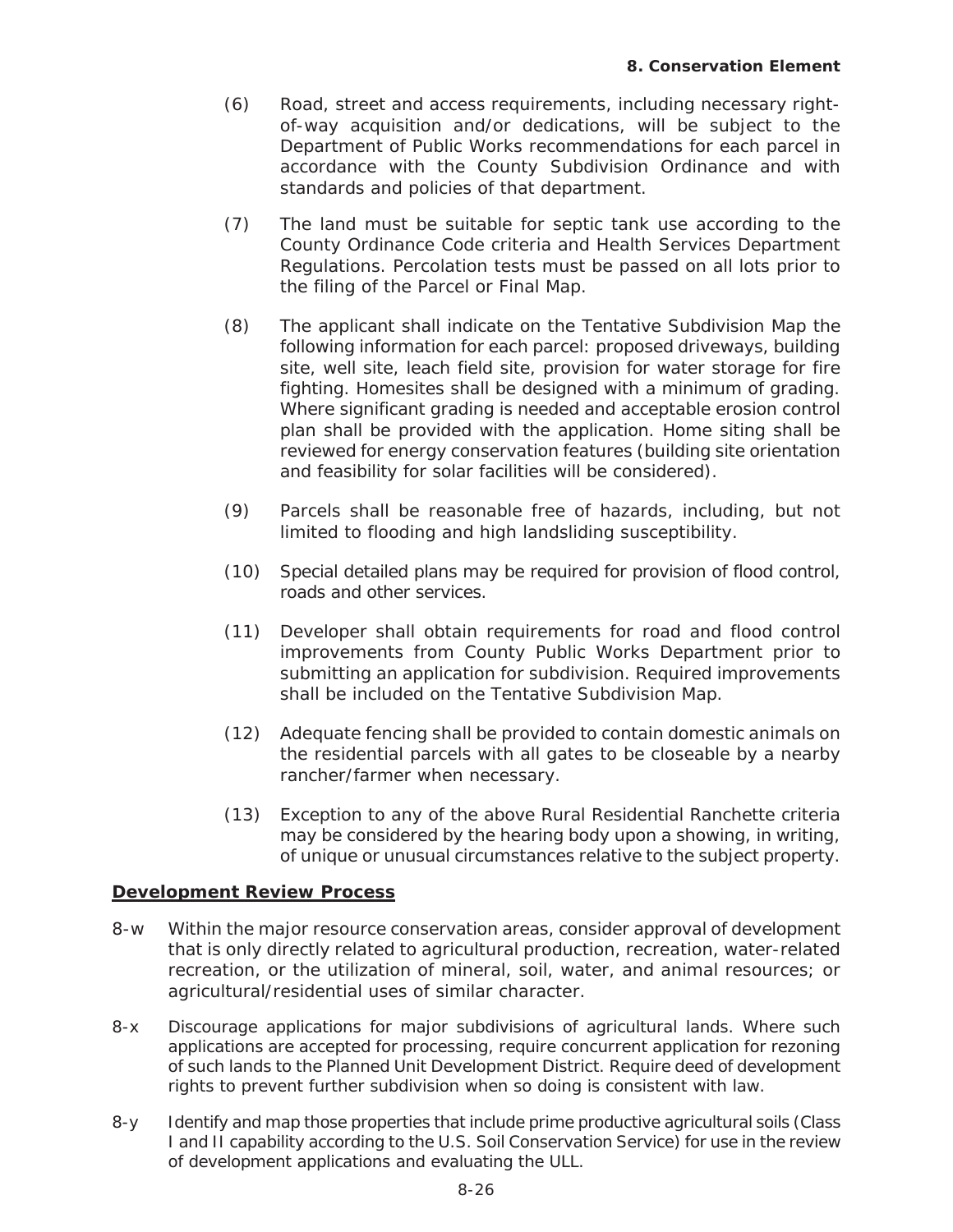#### **Zoning Ordinance Revisions**

- 8-z Modify the agricultural zoning districts to allow agricultural service businesses and uses in agriculturally designated areas as follows:
	- (1) Small agricultural service businesses, which can be defined as a home occupation, are permissible in all agricultural designations;
	- (2) Larger agricultural service businesses which have more than one employee but are clearly subordinate to on-site production activities, and which occupy less than ½ acre of land and do not adversely affect agricultural production in the area, may be permissible in all agricultural designations, subject to issuance of a land use permit;
	- (3) Agricultural service businesses that occupy more than  $\frac{1}{2}$  acre of land and are not subordinate to on-site production activities will require rezoning with a "Agricultural Service Combining District" overlay.
- 8-aa Agricultural employee housing may be permitted, in addition to the residential density allowed by the underlying zoning or land use designation, in accordance with the needs of the local production sector. Criteria to establish the specific conditions which will apply to the agricultural employee housing shall be included in the Zoning Ordinance and shall address permanent and transient employees.
- 8-ab. Review and revise, as necessary, minimum lot size standards in agricultural zoning districts within the Urban Limit Line to be consistent with the goals and policies in this General Plan. Minimum lot sizes for prime productive agricultural soils designated agricultural use in the Land Use Element (Class I and II) shall be set at 40 acres outside the Urban Limit Line.

## **Infrastructure Services**

- 8-ac. Consider detaching land in agricultural production not planned for development from any special taxing districts which are intended to serve urban needs, such as sewage treatment and hospital districts.
- 8-ad. In a manner consistent with growth management policies, allow water lines or other urban infrastructure which must be constructed across agricultural properties outside LAFCO designated Spheres of Influence in order to serve parks, other open space uses, or existing urban development, of a size as needed to serve the open space or existing urban uses. Do not require adjacent property owners to pay for the service, and generally mitigate to an insignificant level any identified growth-inducing impacts of the project.
- 8-ae. Provide a circulation system appropriate to rural development to support land uses and economic activity.
- 8-af. Discourage the construction of growth-inducing highways or roads serving areas outside LAFCO designated Spheres of Influence unless the growth-inducing impacts of the project have been mitigated. Highways built in non-urban areas should limit access to what is necessary to serve planned land uses and emergency needs.
- 8-ag. Encourage water reclamation and other public improvement projects which would increase, enhance, and protect agricultural land and its production capabilities.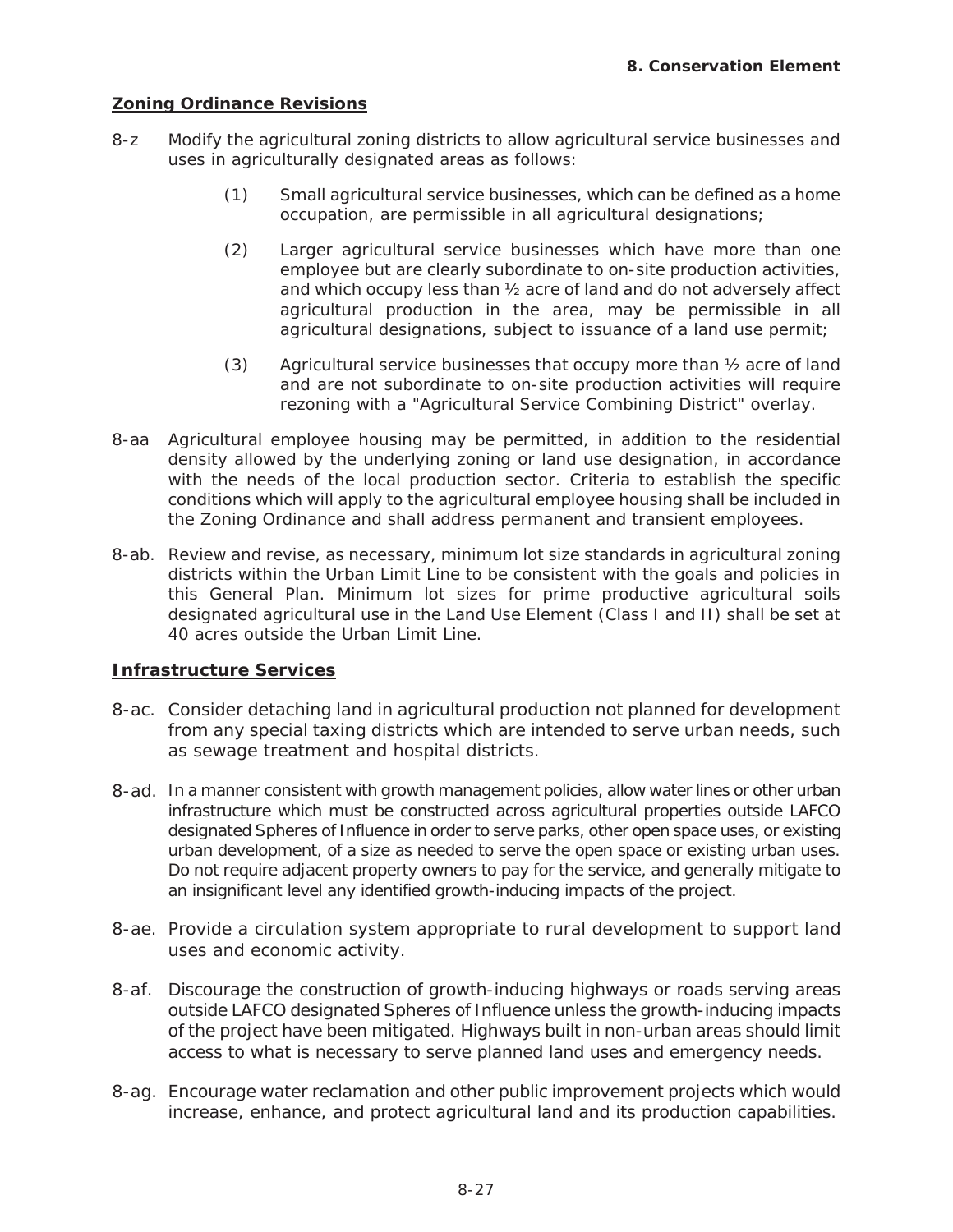## **Agricultural/Urban Buffers and Conflicts**

- 8-ah. Require adequate setbacks for any non-agricultural structures located within or adjacent to cultivated agriculture.
- 8-ai. Where a discretionary development permit is sought within or adjacent to agricultural districts, reduce potential conflicts by creation of a natural or constructed buffer between the agricultural and urban land use. Such buffers must occur on the parcel for which the discretionary permit is sought.
- 8-aj. Where unmitigable conflicts exist between agricultural and residential uses, generally give priority to maintaining the agricultural use.
- 8-ak. In grazing areas, include within buffers fencing that will effectively contain grazing animals, keep domestic dogs out of grazing areas, and deter trespassing.
- 8-al. Conduct a study of the nature and extent of the conflicts between agriculture and urban land uses; identify the present and future areas where agriculture and urban land uses border one another; establish specific design guidelines which address:
	- (1) the appropriate width and design features of buffer areas and fencing;
	- (2) the necessary organizational components of homeowners' association language that provide for maintenance of buffers and fences and other measures such as surety bonds;
	- (3) necessary amendments to the Zoning Ordinance and Subdivision Ordinance which assure that the design guidelines are rigorously imposed and enforced; and
	- (4) control of trespassing, crop theft, and vandalism.
- 8-am. Require an agricultural notification statement in the property deeds for all new residential lots created in or adjacent to planned agricultural districts. The statement shall inform owners about allowed adjacent agricultural practices.
- 8-an. Sponsor educational programs in cooperation with the county's school districts and the East Bay Regional Park District to inform students regarding need to respect agricultural uses.
- 8-ao. Continue to implement the "Right-to-Farm" Ordinance which protects ranchers and farmers within an agricultural district from nuisance complaints and unreasonable restrictions or regulations on farm structures or farming practices. The ordinance will describe normal farm practices expected to occur in agricultural areas and assure the right of the farmer or rancher to continue such practices subject to appropriate health and safety standards.
- 8-ap. Vigorously enforce the provisions of the existing State of California agricultural nuisance law by the appropriate County departments.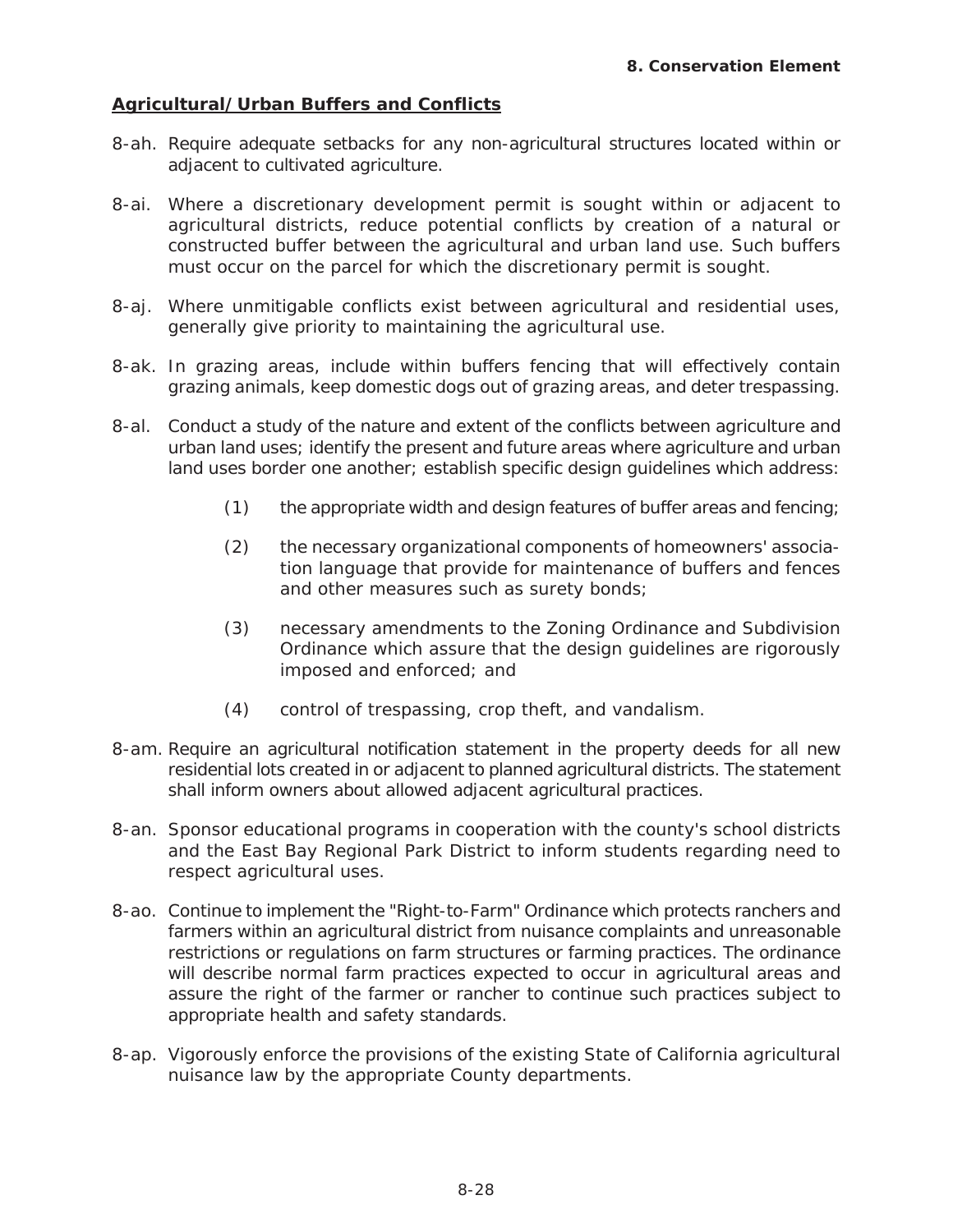8-aq. Control the predation on grazing animals by domestic dogs by:

- (1) establishing a county-wide law which prohibits free running dogs;
- (2) posting grazing areas with signs specifying the provisions and penalties imposed by the law;
- (3) imposing civil fines upon dog owners whose dogs damage livestock; and
- (4) increasing efforts by County Animal Control to manage free running dogs.

#### **Programs to Support the Economic Viability of Agriculture**

- 8-ar. Create and support a "Locally Grown in Contra Costa" marketing program. Permit and support a wide variety of promotional and marketing activities of county-grown and processed products. Continue to support the "Harvest Time" Program.
- 8-as. Research means of maintaining and improving the economic viability of agriculture in the County.
- 8-at. Develop programs to assist agriculture provided that such assistance is requested. Individual participation shall be voluntary.
- 8-au. Ensure that the agricultural industry is as eligible for economic assistance and support as is provided to other industries.
- 8-av. To the extent possible, consider the promotion of agriculture produced in Contra Costa County as a priority in the disbursement of available County funds.
- 8-aw. Cooperate with the County's agricultural interests and communicate supportive positions to State and federal legislative bodies when major legislation is proposed which may affect local agriculture.
- 8-ax. Adopt a "Buy American" policy regarding the purchase of agricultural goods.
- 8-ay. Allow agriculturally-related commercial and industrial uses to be conveniently and accessibly located in commercial agriculture areas, subject to appropriate planning and/or permit procedures.

#### **Agricultural Preserve Contracts**

- 8-az. Encourage owners of agricultural land to enter the Agricultural Preserve Program.
- 8-ba. Encourage the continued use of Agricultural Preserve contracts to maintain land in agriculture and to lower property taxes for participating farmers and ranchers.
- 8-bb Investigate options for making Agricultural Preserve contracts more attractive, such as changes in allowable uses or increasing tax benefits.
- 8-bc. Support property tax assessments within agricultural areas based upon their agricultural use, for properties that do not qualify for the Williamson Act.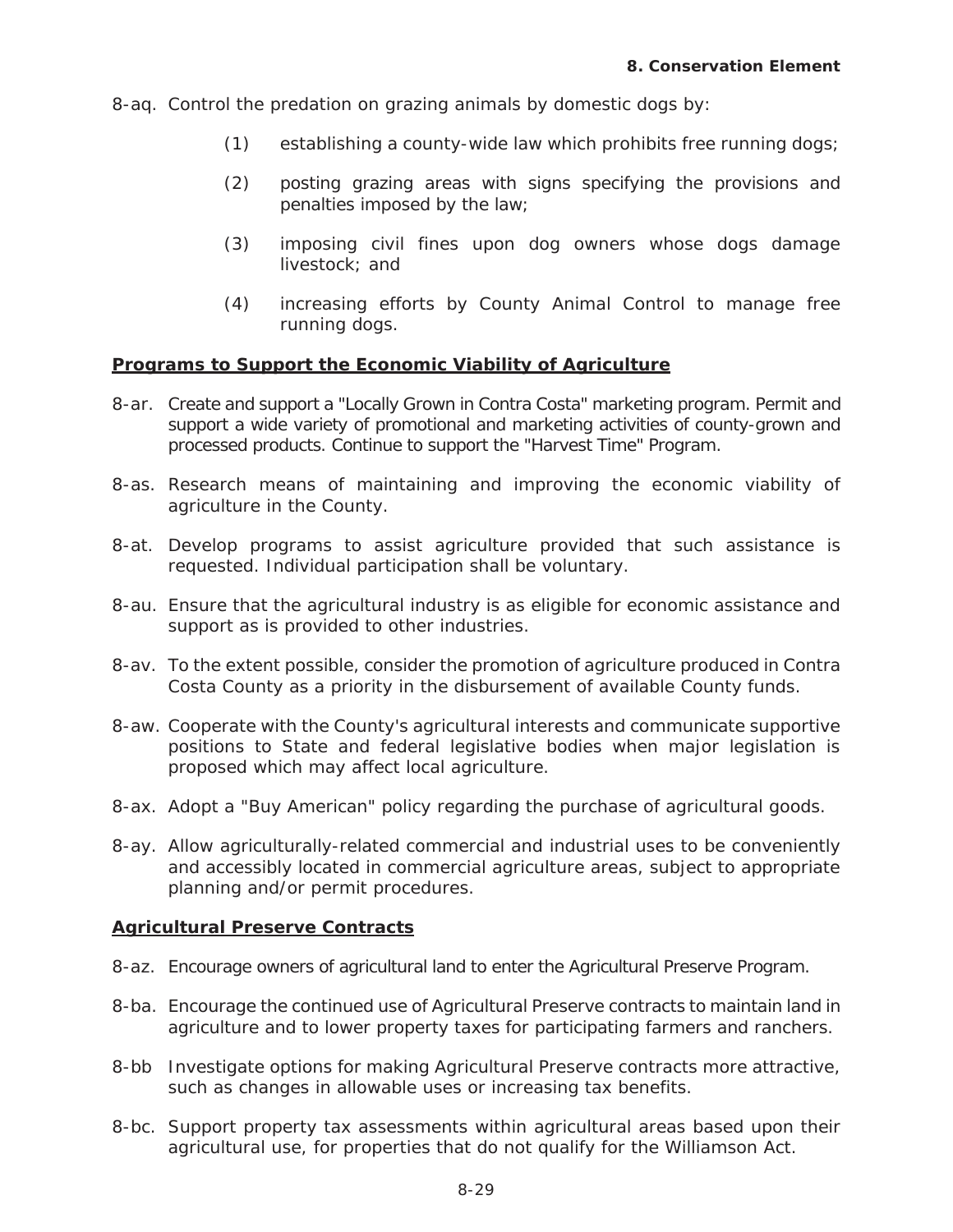## **Transfer/Purchase of Development Rights**

- 8-bd. Study the impacts of adopting Transfer or Purchase of Development Rights (TDR/PDR) programs in priority areas of the County as a means of mitigating development pressures and preserving agricultural land. Conduct a detailed study of transfer/purchase of the development credits approach to determine:
	- (1) the overall feasibility and usefulness in implementing General Plan policy;
	- (2) the specific mechanisms to be utilized;
	- (3) the areas of the County where these mechanisms could be utilized;
	- (4) the organizational and administrative requirements of such a program, including an analysis of the benefits of creating a non-profit land trust to hold agricultural land and easements;
	- (5) the cost of the program to the County and potential revenue sources.

#### **Water Conservation and Supply**

8-be. Conduct a study of the agricultural irrigation water supply that addresses:

- (1) existing suppliers and their water delivery infrastructure, water contracts and rights, and their ability to provide irrigation water;
- (2) competing demands for land and water that affect the long-term availability of irrigation water;
- (3) investigation of alternative water supplies including treated municipal wastewater; and
- (4) methods whereby the County can help assure the long-term supply of irrigation water to its farmers.
- 8-bf. Explore and encourage concepts for water conservation and use of agricultural irrigation in order to extend existing supplies.
- 8-bg. Encourage local, State, and Federal agencies to investigate and recommend methods of maintaining agricultural productivity with reduced amounts of toxic and nutritive chemicals which can damage water quality.

#### **Levee Maintenance**

- 8-bh. Seek State and Federal grants to assist in levee maintenance and reconstruction projects.
- 8-bi. Identify local financing mechanisms for funding levee improvements.
- 8-bj. Approve land use policies and other regulations which conserve and protect existing levees.
- 8-bk. Encourage levee maintenance and construction that is sensitive to the preservation of riparian habitat, where feasible.

## **Other Programs**

- 8-bl. Develop programs with the assistance of the County and other appropriate agencies and non-profit organizations to provide adequate housing for transient farm workers.
- 8-bm. Support the County Farm Advisor and the other county departments and special districts which provide services to agriculture, including educational programs that assist farmers and ranchers with financial planning and to effectively utilize available State and Federal programs.